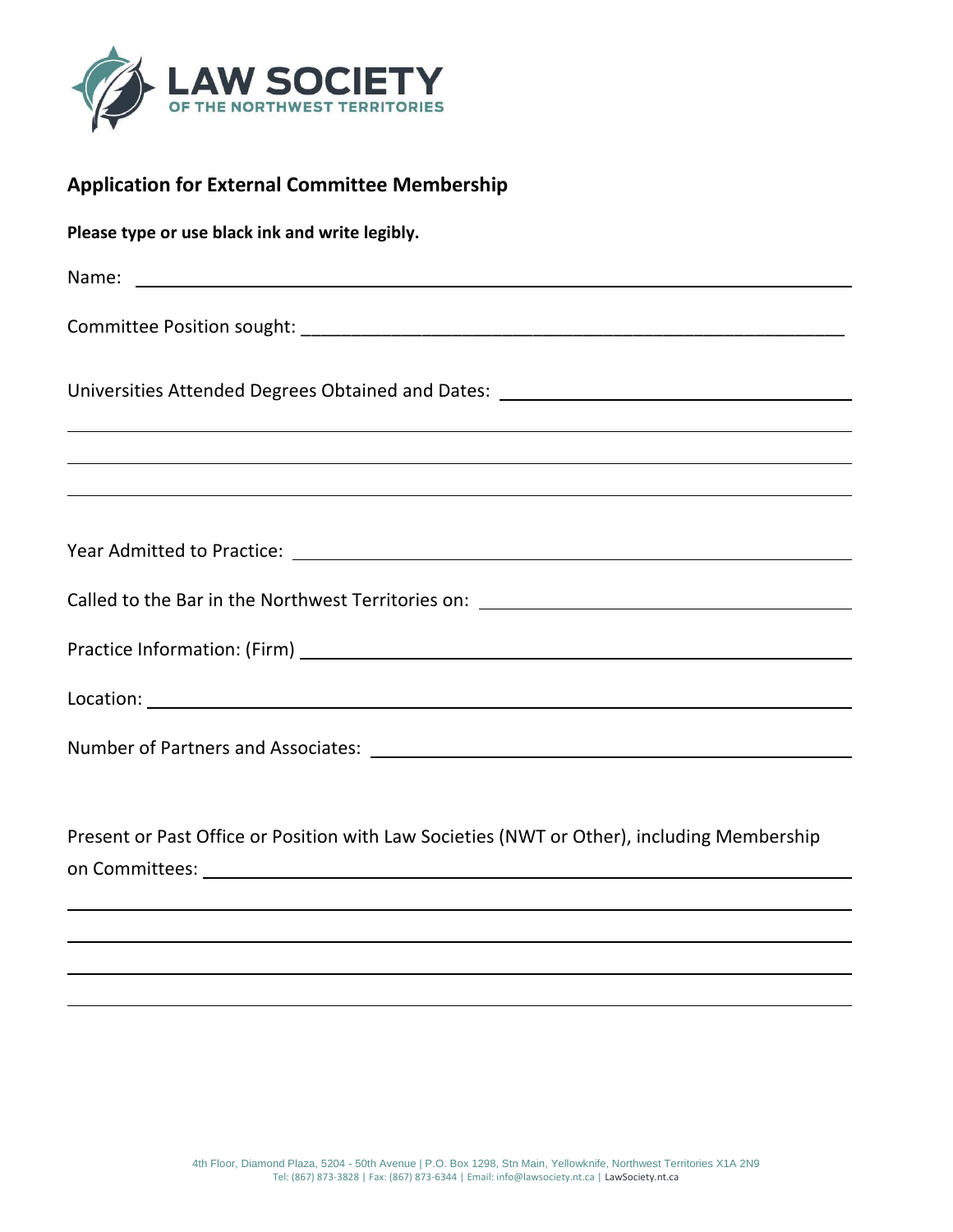Present or Past Office or Position with the Canadian Bar Association Branches (NWT or other), including Membership on Sections, Conferences and Committees:

 $\overline{\phantom{a}}$ 

 $\frac{1}{2}$ 

 $\frac{1}{2}$ 

Present or Past Office or Position with Canadian Bar Association, including Membership on Committees:

Present or Past Office or Position with and Present Membership in Community, Charitable or Service Organizations:

Military Service and Government (Municipal, School Board, Etc.) Or Other Public Office: